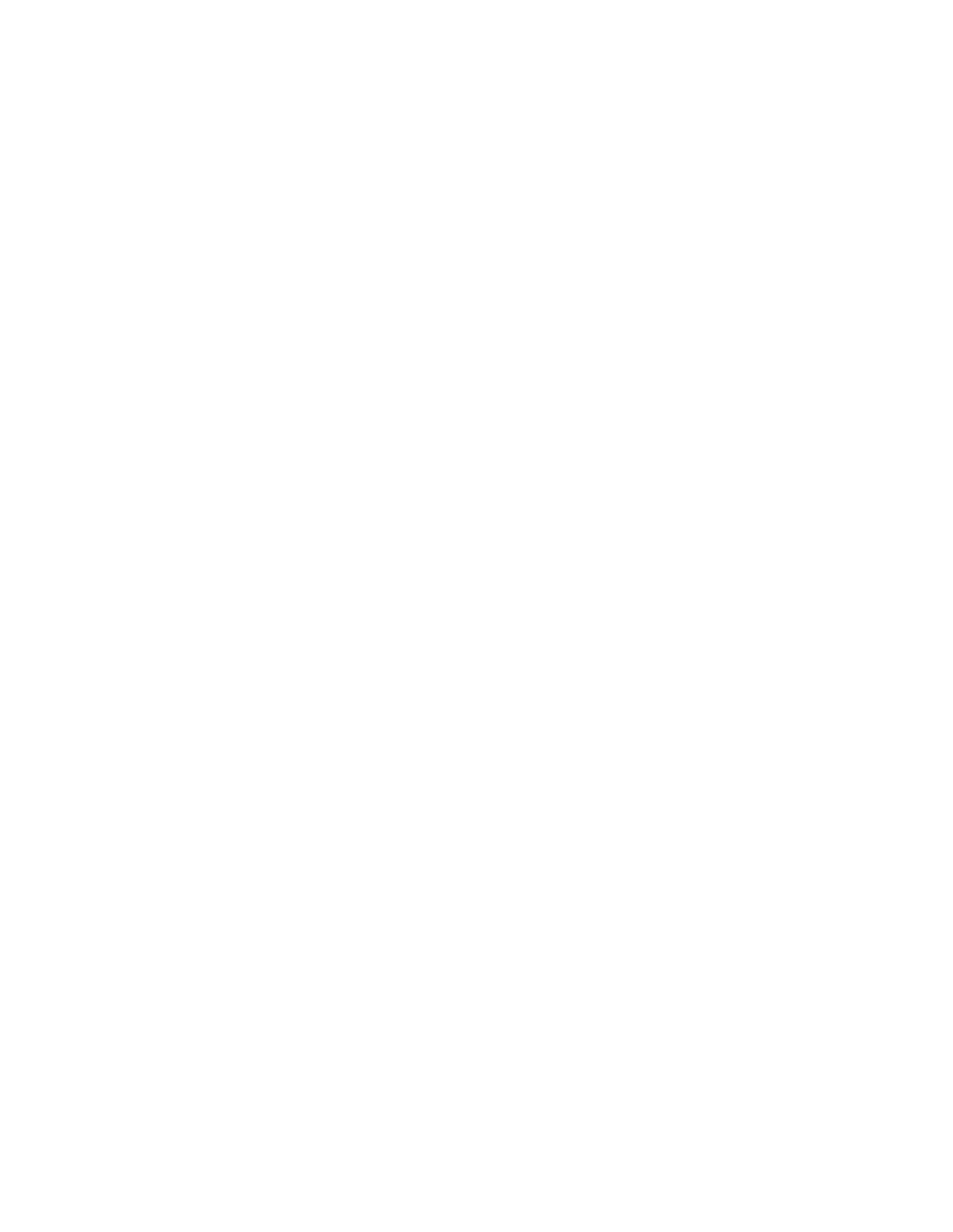# Three Metric Domains of Processes for Bisimulation

Franck van Breugel

<u>box , absolute the Netherlands (Netherlands)</u> Vrije Universiteit P-O- Box MC Amsterdam The Netherlands

### Abstract

A new metric domain of processes is presented- This domain is located in between two metric process domains introduced by De Bakker and Zucker- The new process domain characterizes the collection of image nite processes- This domain has as advantages over the other process domains that no complications arise in the definitions of operators like sequential composition and parallel composition, and that image finite language constructions like random assignment can be modelled in an elementary way- As in the other domains bisimilarity and equality coincide in this domain.

The three domains are obtained as unique (up to isometry) solutions of equations in a category of 1-bounded complete metric spaces-the action set is nite the action set is nite three domains are shown to be equal up to isometry- For innite action sets e-g- equipollent to the set of natural or real numbers the process domains are proved not to be isometric-

 $\alpha$  and  $\alpha$  and  $\alpha$  and  $\alpha$  and  $\alpha$  and  $\alpha$  and  $\alpha$  and  $\alpha$  and  $\alpha$  and  $\alpha$ 

r a se ma jaar radion jaar teen ja saal ja meesta ja see meesta meesta meesta meesta meesta meesta meesta mees

Keywords  $\&$  Phrases: process, complete metric space, bisimulation, finitely branching, image finite, sequential composition

Note: This work was partially supported by the Netherlands Nationale Faciliteit Informatica programme, project research and Education in Concertent Systems Rex-Rey fine paper will appear in Proceedings of the Ninth Conference on the Mathematical Foundations of Programming Semantics New Orleans LA USA April 7 10 1993

### INTRODUCTION

In semantics- a process is usually understood as a behaviour of a system Label led transition systems have proved to be suitable for describing the behaviour (or operational semantics) of a system (cf.  $[P1081]$ . A labelled transition system can be viewed as a rooted directed graph of which the edges are labelled by actions cf BK - or as a tree of which the edges are labelled by actions- which is obtained by unfolding the graph. The semantic notion of a process is usually defined by means of a suitable behavioural equivalence over the labelled transition systems. Bisimilarity (cf.  $\text{[Par81]}$ ) is commonly accepted as the nest behaviour community included the characteristic transition systems ( ) and ( ) which is p

In this paper- processes are studied from the point of view of denotational semantics In the literature- domains of processes are found for several mathematical structures For complete partial orders process domains are presented by Milner and Milner in Milner in Abramsky in Milner i Aczel introduces in [Acz88] a process domain for non-well-founded sets. For complete metric spaces, process domains are presented by De Bakker and During in De Backer in Baker and Allen and Rounds in B GR- Gol 

Aczel shows in [Acz88] that processes can be viewed as labelled transition systems. Bisimulation relations on these labelled transition systems induce bisimulation relations on the processes A process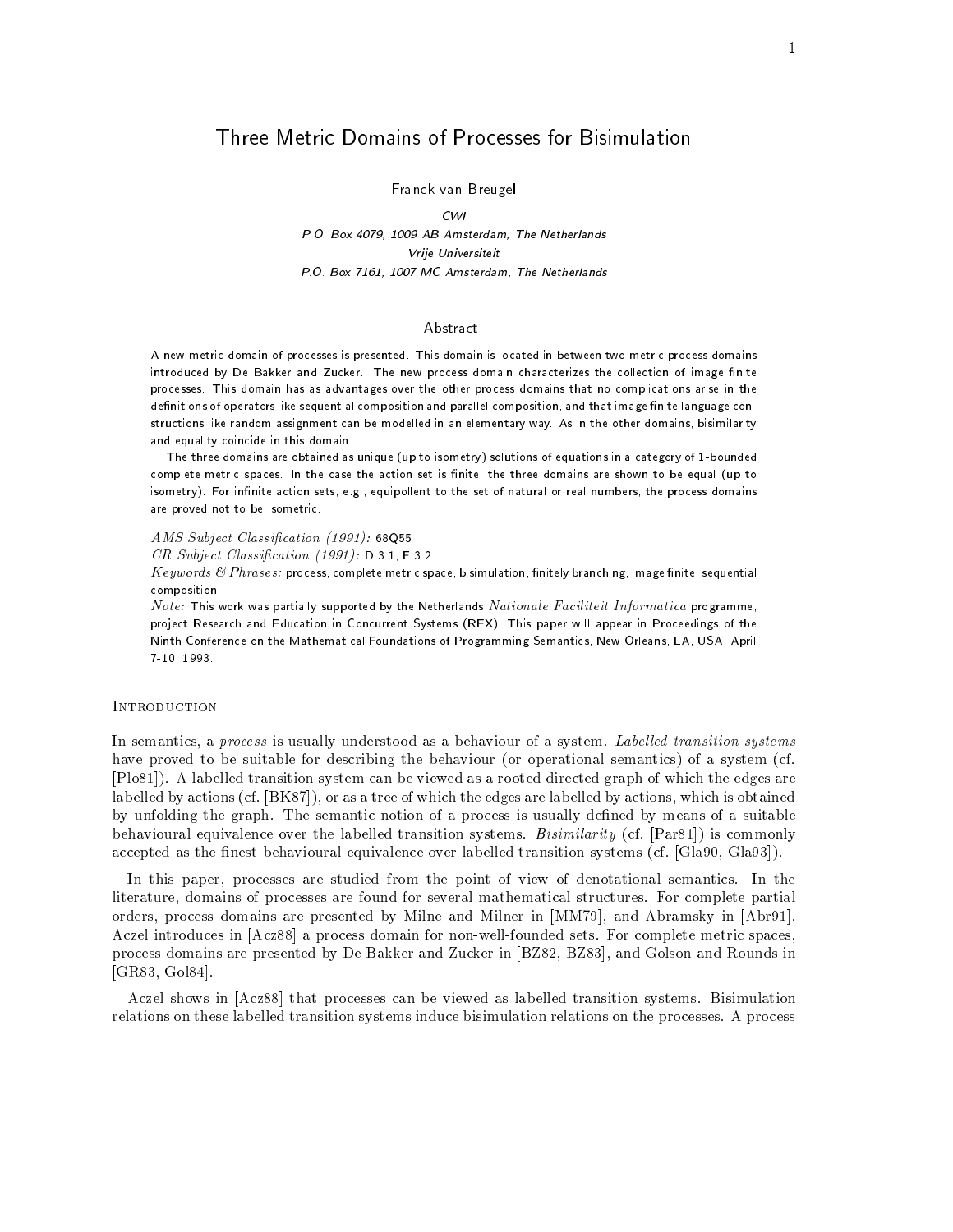domain is called *strongly extensional* (or *internally fully abstract*) if bisimilarity - being the largest bisimulation relations with the processes are processes with and only if they are equality if  $\alpha$ Abramsky and Aczel prove that their process domains are strongly extensional The process domains introduced by De Bakker and Zucker in [BZ82] and [BZ83] are shown to be strongly extensional by Van Glabbeek and Rutten in  $[GR89]$  and  $[Rut92]$ .

The metric process domains introduced by De Bakker and During in Back process in Backer in B be denoted by P and P- in the sequel- and a third new process domain- which will be denoted by  $P$ -are studied in this paper Processes can be viewed as trees both nite and innite innite innite innite innite innite innite innite innite innite innite innite innite innite innite innite innite innite innite innite inni depth of which the edges are labelled by actions-by actions-by actions-by actionsthe collection of subtrees of that node is a set instead of a multiset- and commutative For examplethe tree



is the process obtained by absorption Furthermore- the processes



are identified by commutativity. The processes are endowed with a metric such that the distance between processes decreases if the maximal depth at which the truncations of the processes coincide increases. All processes considered in this paper are closed with respect to this metric. For example, the process



including the infinite branch is closed in contrast with the process not containing this infinite branch.

A process is called -nitely branching if each node has only nitely many outgoing edges A process is called image forms in the called actional called with all the forms in all the called with the many called with that action as images is imaginary process is image mixed in  $\alpha$  image nite  $\rho$  is in  $\alpha$  in the mass nitely branching For example-branching For example-

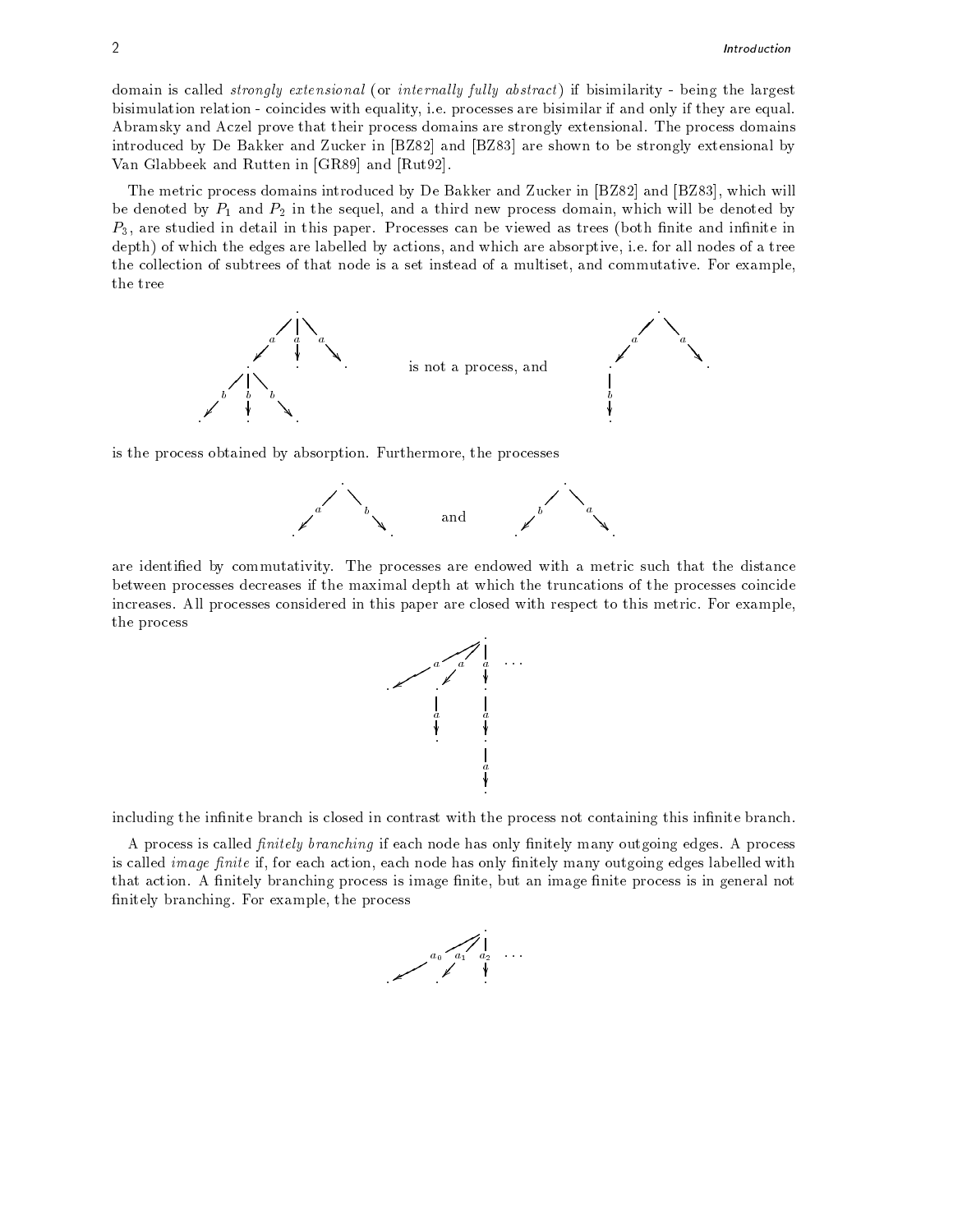is image finite but not finitely branching.



is an example of a general (or unrestricted) process being not finitely branching nor image finite. The process domains P-1) - 2) which p-1) compared to the correspond to the correspond to (mainter and proposed the

- general processes,
- finitely branching processes, and
- $\bullet$  image finite processes.

For example- the correspondence between the process domain P and the collection of image nite processes of nites acpoint will be accomplished as follows First- of its processes for interesting the processes of nites a complete in this way-this way-this way-this metric space of  $\mu$  and it and in depth  $\mu$ processes is obtained. Second, the completed space is shown to be isometric to the process domain  $P_3$ .

The three process domains can be related in the following way. The process domain  $P_2$  can be isometrically embedded in the process domain  $P_3$  and the process domain  $P_3$  can be isometrically embedded in the process domain P If the action set is nite- then the three process domains can be shown to be innite-innite-innite-innite-innite-innite-innite-innite-innite-innite-innite-innite-innite-innite-innite-innite-innite-innite-innite-innite-innite-innite-innite-innite-innite-innite-innite-innite-innite-inn numbers-then it can be demonstrated that the three process domains are not in the three process domains are no

For Pprocesses- complications arise in the denitions of the following operators

- sequential composition (cf. [BZ82, BM88]),
- parallel composition (cf.  $[BZ82, BM88, ABKR89, AR92]$ ),
- trace set as defined by De Bakker et al. in [BBKM84], and
- $\bullet$  fairification as defined by Rutten and Zucker in [RZ92].

For example- it is not possible to give a denotational denition of the sequential composition of Pprocesses- which coincides with the operational denition of the sequential composition Note that processes can be viewed as labelled transition systems In BM - the sequential composition of the sequential co  $P_1$ -processes is not well-defined. The definition of the sequential composition in [BZ82] is well-defined, but does not coincide to the operational one It can be shown that these complications do not arise in the denitions of the operators mentioned above on P- and Pprocesses

Unlike the process domain P-- the process domain P makes an elementary semantic modelling of image finite language constructions like random assignment possible (cf.  $[Bre94]$ ). (For a detailed overview of metric semantic models the reader is referred to  $[BR92]$ .

Novel in the present paper are

- the process domain  $P_3$ , which can be shown to correspond to the class of image finite processes and to be strongly extensional,
- the detailed comparison of the process domains  $P_1$ ,  $P_2$ , and  $P_3$ , and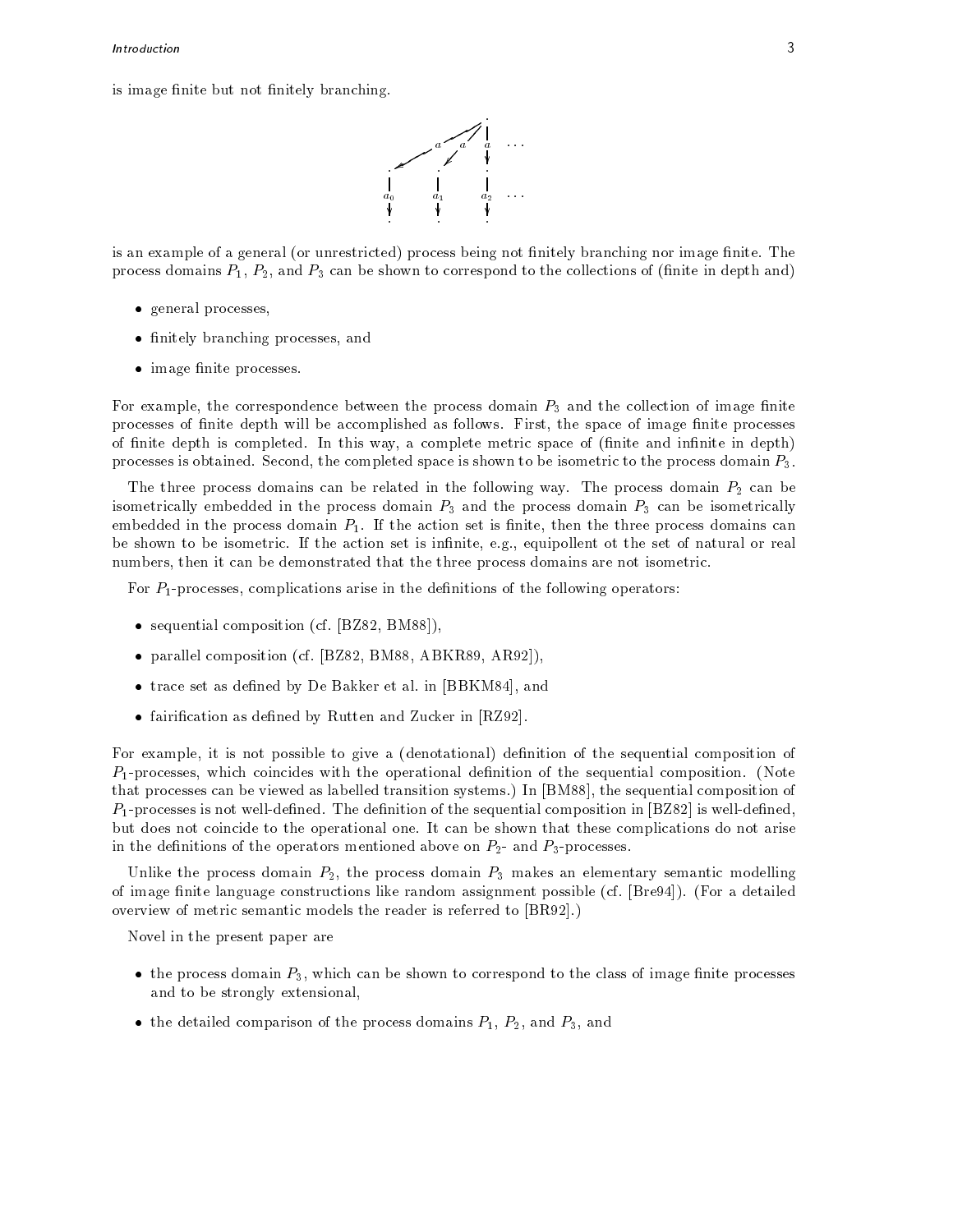• the relation of the process domains  $P_1$ ,  $P_2$ , and  $P_3$  with the classes of general, finitely branching, and image nite processes, including the process domains  $\rho$  and process domains to process domains  $\rho$  and  $\rho$  and  $\rho$ and  $[BZ83]$ .

In the rst section of this paper- some preliminaries concerning metric spaces can be found In the second section- the three process domains are introduced In the third section- the correspondence between P- P-- and Pprocesses and general- nitely branching- and image nite processes is studied. The process domains are related as described above in the fourth section. In the fifth section, the process domains are shown to be strongly extensional In the sixth section-sixth section-sixth section-sixth section-sixth section-sixth section-sixth section-sixth section-sixth section-sixth section-sixth section-six arising in the denition of the sequential composition of Pprocesses are pinpointed Furthermore- it is shown that these complications do not arise in the definition of this operator on  $P_3$ -processes. The other three operators- viz parallel composition- trace set- and fairication- are considered in Bre 

In this paper- several denitions from other papers have been modied slightly to stress the corre spondence with the other definitions.

Some preliminaries concerning metric spaces are presented Only some nonstandard notions- ie notions which are not found in the main text of  $\mathbf{A}$  are introduced in the main text of English and the main text of English and the main text of English and the main text of English and the main text of English and t

, are interest are called contractions-called contractions-called interest are interesting into

DEFINITION 1.1 Let  $(X, d_X)$  and  $(X', d_{X'})$  be metric spaces. A function  $f : X \to X'$  is called contractive if there exists an  $\varepsilon$ , with  $0 \leq \varepsilon < 1$ , such that, for all x and x',

 $d_{X'}(f(x), f(x')) \leq \varepsilon \cdot d_X(x, x').$ 

These contractions play a central rôle in

THEOREM 1.2 (BANACH'S THEOREM) Let  $(X, d_X)$  be a complete metric space. If  $f : X \to X$  is a contraction then f has a unique -xed point -<sup>x</sup> f For al l x

$$
\lim_{n} f^{n}(x) = \text{fix}(f)
$$

where

$$
f^{0}(x) = x
$$
 and  $f^{n+1}(x) = f(f^{n}(x))$ .

**PROOF** See Theorem II.6 of [Ban22].

in the several recursive denitions are presented constructions are presented constructions are presented constr Banach's theorem can be used to prove the well-definedness of these definitions (cf.  $[KR90]$ ).

The embeddings to be introduced in Section 4 will be defined by means of nonexpansive functions.

DEFINITION 1.3 Let  $(X, d_X)$  and  $(X', d_{X'})$  be metric spaces. A function  $f : X \to X'$  is called *nonexpansive* ii, for all  $x$  and  $x$  ,  $\hspace{0.2cm}$ 

$$
d_{X'}(f(x), f(x')) \leq d_X(x, x').
$$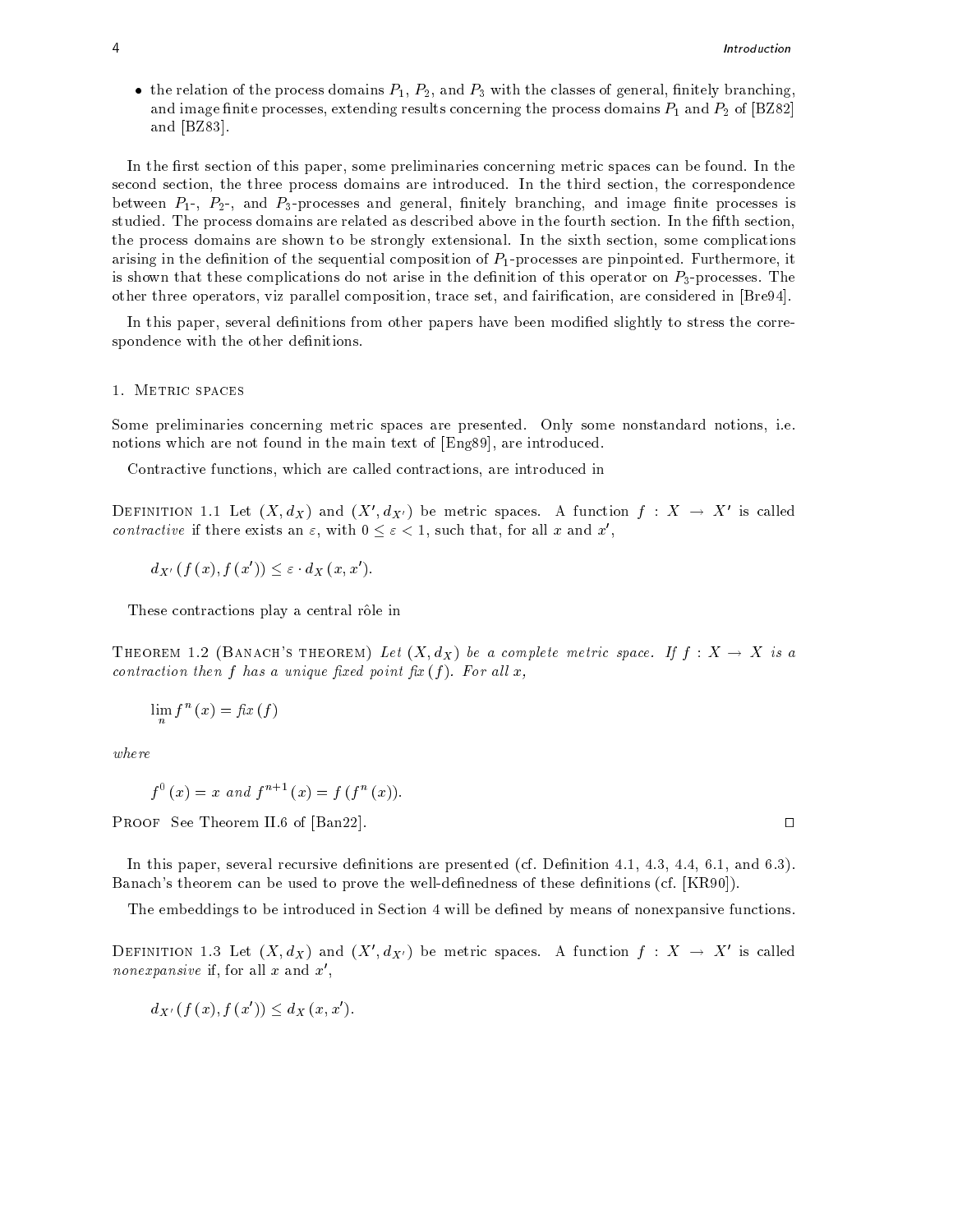### - Three process domains

## 2. THREE PROCESS DOMAINS

Three process domains are presented. These process domains are defined by means of recursive domain equations

in present and rutter and rutter present a category theoretic technique to solve recursive domains and equations. The objects of the category are 1-bounded complete metric spaces. With a domain equation a function is associated If the If this function satisfaction conditions, chain it has a unique xed point  $\{x\}$ to isometry) which is the intended solution of the domain equation.

The recursive domain equations- by which the process domains are dened- are built from an action set algum is en discrete with the discrete metric-discrete metric-discrete metric-discrete in the construction

DEFINITION 2.1 Let  $(A, a_X)$  and  $(A, a_{X'})$  be 1-bounded complete metric spaces. A metric on the Cartesian product of X and  $X', X \times X'$ , is defined by

$$
d_{X\times X'}((x,x'),(\bar{x},\bar{x}'))=\max\{d_X(x,\bar{x}),d_{X'}(x',\bar{x}')\}.
$$

A metric on the collection of functions from X to  $X', X \to X'$ , is defined by

 $d_{X \to X'}(f, f') = \sup \{ d_{X'}(f(x), f'(x)) \mid x \in X \}$ 

A new metric on  $X$  is defined by

$$
d_{id_{\frac{1}{2}}(X)}(x, x') = \frac{1}{2} \cdot d_X(x, x').
$$

-

The Hausdorff metric on the set of closed subsets of  $X, \mathcal{P}_{cl}(X)$ , and on the set of compact subsets of  $X, \mathcal{P}_{co}(X)$ , is defined by sets of X,  $\mathcal{P}_{cl}(X)$ , and on the s<br>  $x'$  |  $x' \in B$  } |  $x \in A$  }, sets of X,  $\mathcal{P}_{cl}(X)$ , and on the s $\begin{array}{l} x') \mid x' \in B \} \mid x \in A \}, \ \ x') \mid x' \in A \} \mid x \in B \} \end{array}$ 

$$
d_{\mathcal{P}(X)}(A, B) = \max \{ \sup \{ \inf \{ d_X(x, x') \mid x' \in B \} \mid x \in A \},
$$
  
 
$$
\sup \{ \inf \{ d_X(x, x') \mid x' \in A \} \mid x \in B \} \}
$$

where sup  $\emptyset = 0$  and inf  $\emptyset = 1$ .

The three process domains are introduced in

DEFINITION 2.2 The process domains 
$$
P_1
$$
,  $P_2$ , and  $P_3$  are defined by the recursive domain equations  
\n
$$
P_1 \cong \mathcal{P}_{cl}(A \times id_{\frac{1}{2}}(P_1))
$$
\n
$$
P_2 \cong \mathcal{P}_{co}(A \times id_{\frac{1}{2}}(P_2))
$$
\n
$$
P_3 \cong A \to \mathcal{P}_{co}(id_{\frac{1}{2}}(P_3))
$$

Processes as described in the introduction can be represented by elements of these process domains For example- the process



is represented by the P and P-process

 $\{(a,\emptyset), (b,\emptyset)\}\$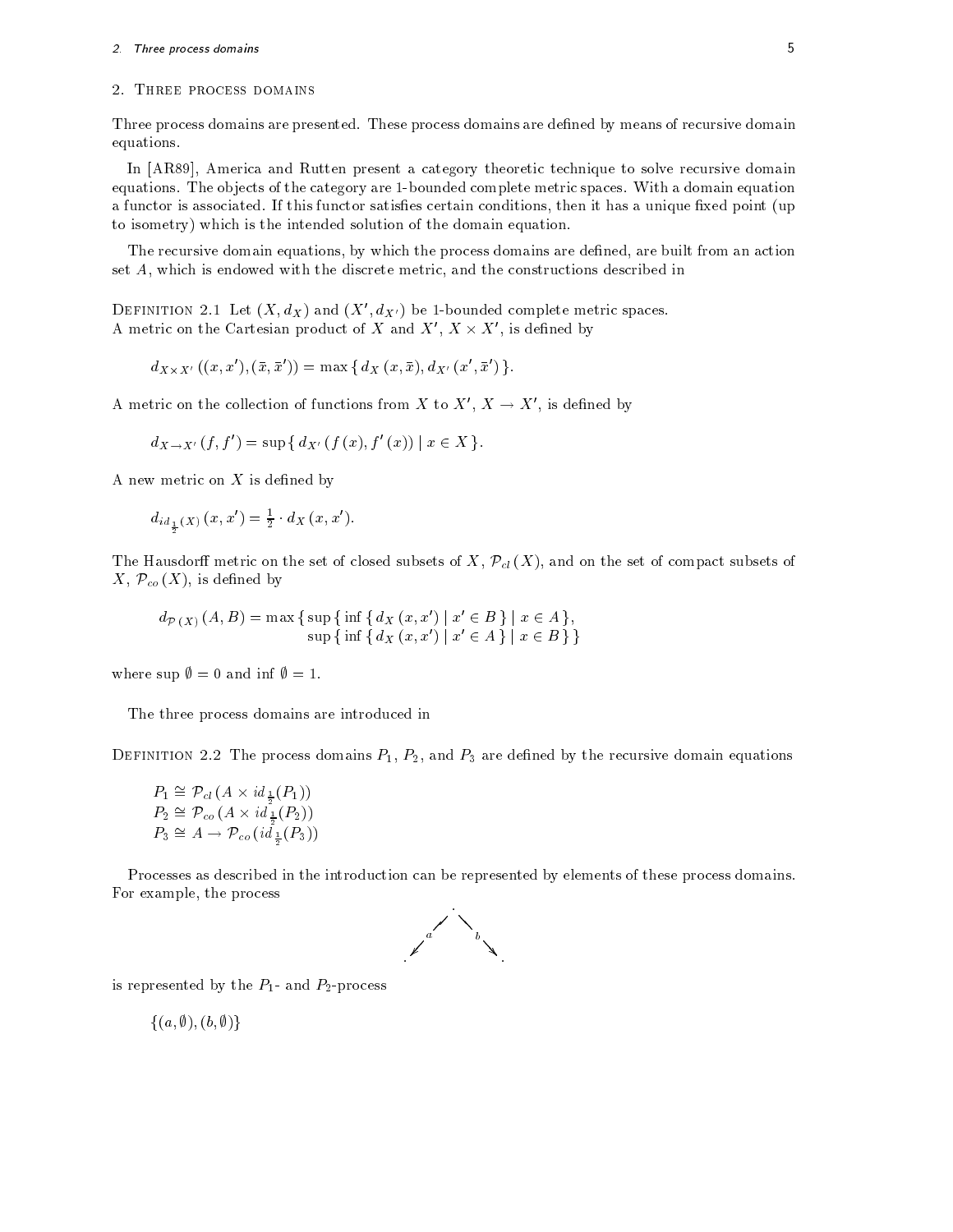and by the  $\mathcal{P}_3$  -process

$$
\lambda a' \cdot \left\{ \begin{array}{ll} \{\lambda a'' \cdot \emptyset\} & \text{if } a' = a \text{ or } a' = b \\ \emptyset & \text{otherwise} \end{array} \right.
$$

The process



is represented by the P and P-process

 $\{(a,\{(b,\emptyset)\}\},(a,\emptyset)\}\$ 

and by the  $\mathcal{P}_3$  -process

$$
\lambda a' \cdot \left\{ \begin{array}{ll} \{p_0, p_1\} & \text{if } a' = a \\ \emptyset & \text{otherwise} \end{array} \right.
$$

where

$$
p_0 = \lambda a'' \cdot \left\{ \begin{array}{ll} \{\lambda a''' \cdot \emptyset\} & \text{if } a'' = b \\ \emptyset & \text{otherwise} \end{array} \right.
$$

and

$$
p_1 = \lambda a'' \cdot \emptyset.
$$

Not every process can be represented in all three process domains In Section - we will show that the process domain P is located in between P is located in and P-2 can be included in P-2 can be in P-2 can be and P can be isometrically embedded in P can be in P can be in P can be in P can be in P can be in P can be in

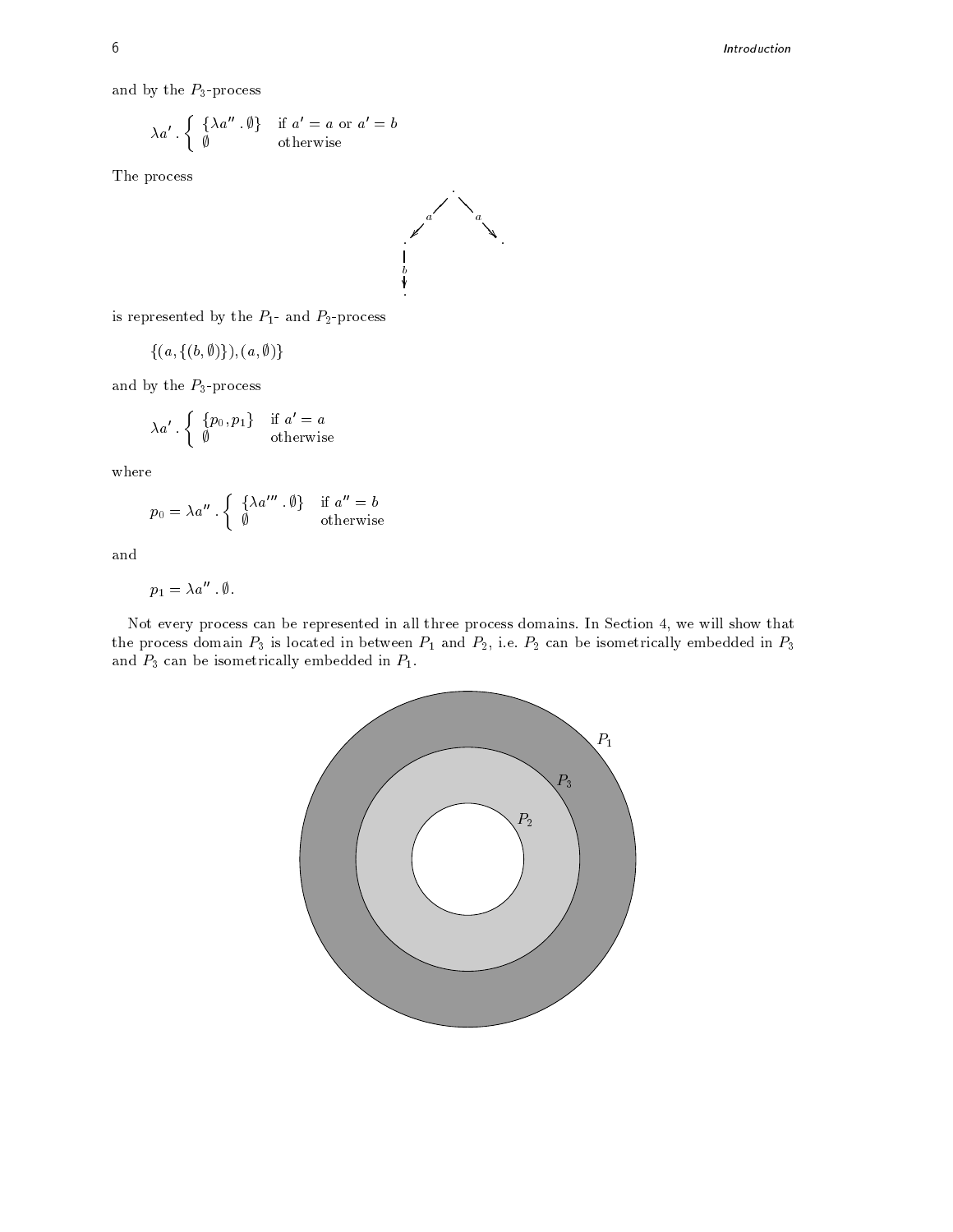### - Finite processes

Next- processes in the shaded regions of the above picture are presented The process



is represented by the  $P_1$ -process

 $\{(a_n,\emptyset) \mid n \in \mathbb{N}\}\.$ 

However- this is not a P-process- because the above set is closed but not compact The process is also represented by the  $P_3$ -process

$$
\lambda a' \cdot \left\{ \begin{array}{ll} \{\lambda a'' \cdot \emptyset\} & \text{if } a' = a_n \text{ for some } n \\ \emptyset & \text{otherwise} \end{array} \right.
$$

The process



is represented by the  $P_1$ -process

$$
\{(a,\{(a_n,\emptyset)\})\mid n\in\mathbb{N}\}.
$$

Again- this is not a P-process- because the above set is not compact The process can also not be represented by a  $P_3$ -process. The obvious candidate

$$
\lambda a' \cdot \left\{ \begin{array}{c} \{p_n \mid n \in \mathbb{N} \} & \text{if } a' = a \\ \emptyset & \text{otherwise} \end{array} \right.
$$

where

$$
p_n = \lambda a'' \cdot \left\{ \begin{array}{ll} \{\lambda a''' \ . \ \emptyset\} & \text{if } a'' = a_n \\ \emptyset & \text{otherwise} \end{array} \right.
$$

is not a Pprocess-Box and the set of the set of the set of the set of the set of the set of the set of the set

$$
\{p_n \mid n \in \mathbb{N}\}\
$$

is not compact

# Finite processes

The three process domains are related to certain collections of -nite in depth processes It is demonstrated that P- P-- and Pprocesses correspond to general- nitely branching- and image nite processes- respectively. The processes- respectively, the processes- respectively, and the processes-

The set of processes of finite depth is introduced in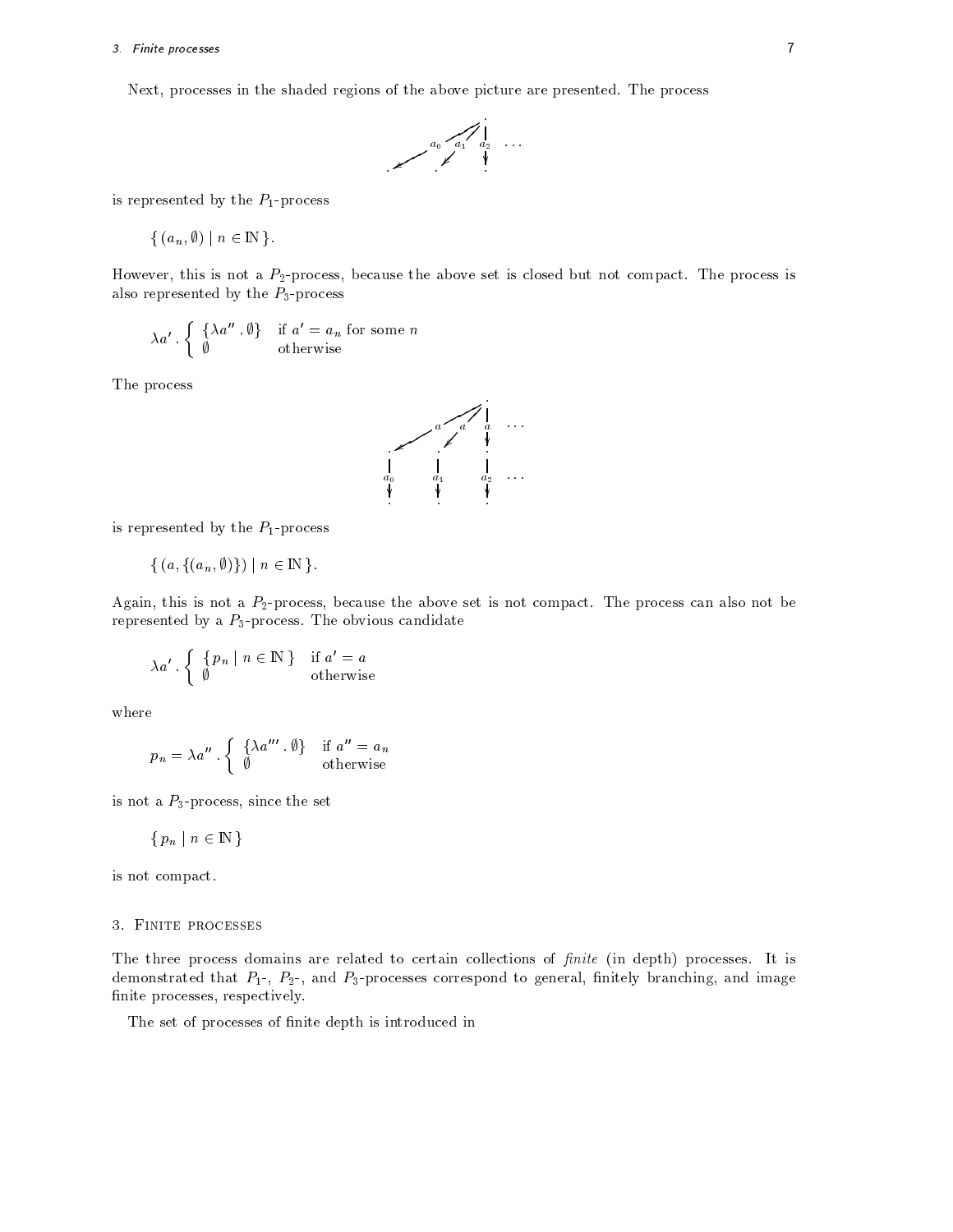DEFINITION 5.1 The set  $P_1$  of processes of finite depth is defined by

$$
P_1^* = \bigcup \{ P_1^n \mid n \in \mathbb{N} \}
$$

where

$$
P_1^n = \left\{ \begin{array}{ll} \{ \emptyset \} & \text{if } n = 0 \\ \mathcal{P} \left( A \times P_1^{n-1} \right) & \text{otherwise} \end{array} \right.
$$

Obviously, each  $P_1$ -process is a  $P_1$ -process. The  $P_1$ -processes are endowed with the restriction of the metric on the Pprocesses The obtained metric space is not complete For examples in the sequence  $\sim$  $(p_n)_n$  or  $P_1$ -processes defined by

$$
p_n = \begin{cases} \n\emptyset & \text{if } n = 0 \\ \n\{(a, p_{n-1})\} & \text{otherwise} \n\end{cases}
$$

is a Cauchy sequence but does not have a limit in  $P_1^+$  (the sequence converges to a process of infinite depth). The metric completion of the metric space of  $P_1$ -processes, which is denoted by  $P_1$ , is shown to be isometric to the process domain  $P_1$  in

THEOREM 3.2  $\widetilde{P_1^*} \cong P_1$ .

PROOF See Theorem 2.11 of [BZ82].  $\Box$ 

The set of nite depth is introduced in the following processes of nite depth in the following denitionwhich  $\mathcal{P}_{\text{fi}}$  denotes the set of all finite subsets.

DEFINITION 5.5 The set  $P_2$  of *finitely branching processes of finite depth* is defined by

$$
P_2^* = \bigcup \Set{ P_2^n \mid n \in {\rm I\! N} }
$$

where

$$
P_2^n = \left\{ \begin{array}{ll} \{ \emptyset \} & \text{if } n = 0 \\ \mathcal{P}_{\text{fi}} \left( A \times P_2^{n-1} \right) & \text{otherwise} \end{array} \right.
$$

Similarly, the metric completion of the metric space of  $P_2$ -processes is proved to be isometric to the complete metric space of P-processes in

THEOREM 3.4  $\widetilde{P_2^*} \cong P_2$ .

PROOF See Theorem 3.2 of [BZ83].

The set of image finite processes of finite depth is introduced in

DEFINITION 5.5 The set  $P_3$  of *image finite processes of finite depth* is defined by

 $P_3^* = \left[ \begin{array}{c} \end{array} \right] \left\{ P_3^n \mid n \in \mathbb{N} \right. \}$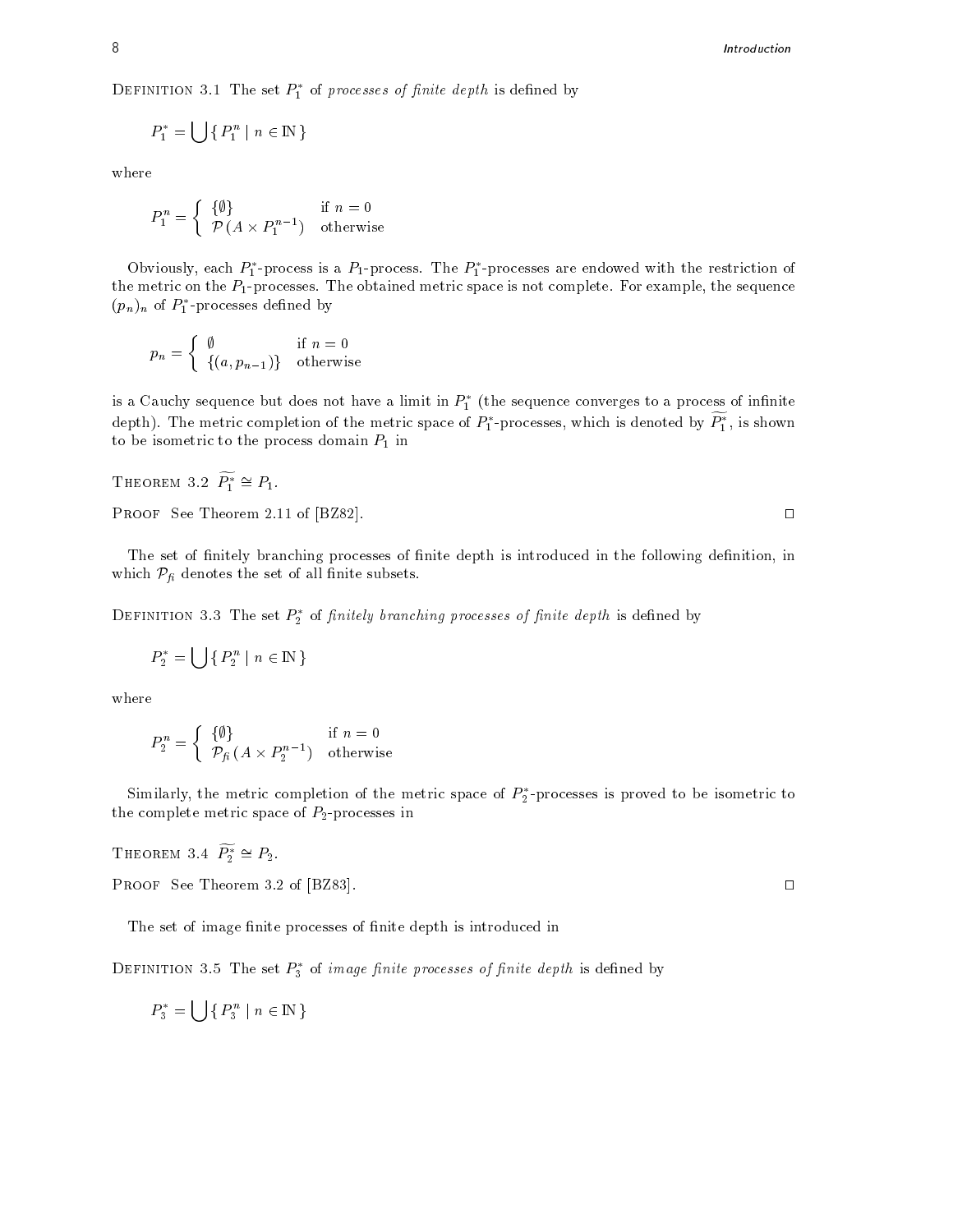where

mparison of the process domains  
\n:  
\n
$$
P_3^n = \begin{cases} \{\lambda a \cdot \emptyset\} & \text{if } n = 0 \\ A \to \mathcal{P}_{\hat{H}}\left(P_3^{n-1}\right) & \text{otherwise} \end{cases}
$$

The process domain  $P_3$  can be shown to be isometric to the metric completion of the metric space of  $P_3$  -processes.

THEOREM 3.6 
$$
\widetilde{P_3}^* \cong P_3
$$
.

**PROOF** Similar to the proofs of the Theorems  $3.2$  and  $3.4$ .

The three process domains are related It is shown that the process domain P- can be isometrically embedded in the process domain  $P_3$  and that the process domain  $P_3$  can be isometrically embedded in the process domain PFU  $\,$  is nite-then the action set A is nite-then the process domain P can is not action set A is not action set A is not action set A is not action set A is no  $\,$ be isometrically domain that the process domain  $\mathbb{F}_q$  while the diagrams  $\mathbb{F}_q$ 

commutes consequently, if the action set as is nite-th, then the process domains P-1, P-2, and P-1, and P-1, a isometric If the action set A is innite- then it can be proved that the process domains P- P-- and  $P_3$  are not isometric.

The embedding is to the process domain P-2 is interacted international process domain P-2 is interested in the

DEFINITION 4.1 The embedding  $i_1: P_2 \to P_3$  is defined by

NITION 4.1 The embedding 
$$
i_1 : P_2 \to P
$$
  
 $i_1(p) = \lambda a \cdot \{ i_1(p') | (a, p') \in p \}.$ 

In order to prove the welldenedness of the above recursive denition of the embedding i- a socalled higher transformation is  $\frac{1}{\sqrt{2}}$  is introduced in

DEFINITION 4.2 The higher-order transformation  $\Psi_{i_1}$ :  $(P_2 \rightarrow^1 P_3) \rightarrow (P_2 \rightarrow^1 P_3)$  is defined by mgner-order transformation<br>
on 4.2 The higher-order<br>  $(\psi)(p) = \lambda a \cdot \{ \psi(p') \mid (a, p) \}$ 

 $\Psi_{i_1}(\psi)(p) = \lambda a \cdot \{ \psi(p') \mid (a,p') \in p \}$ .

In the higherorder transformation is restricted to nonexpansion is restricted to nonexpansion in the set of  $\mu$ tions-between the control of the control of the control of the control of the control of the control of the co

$$
\Psi_{i_1} \in (P_2 \to^{\perp} P_3) \to (P_2 \to^{\perp} P_3).
$$

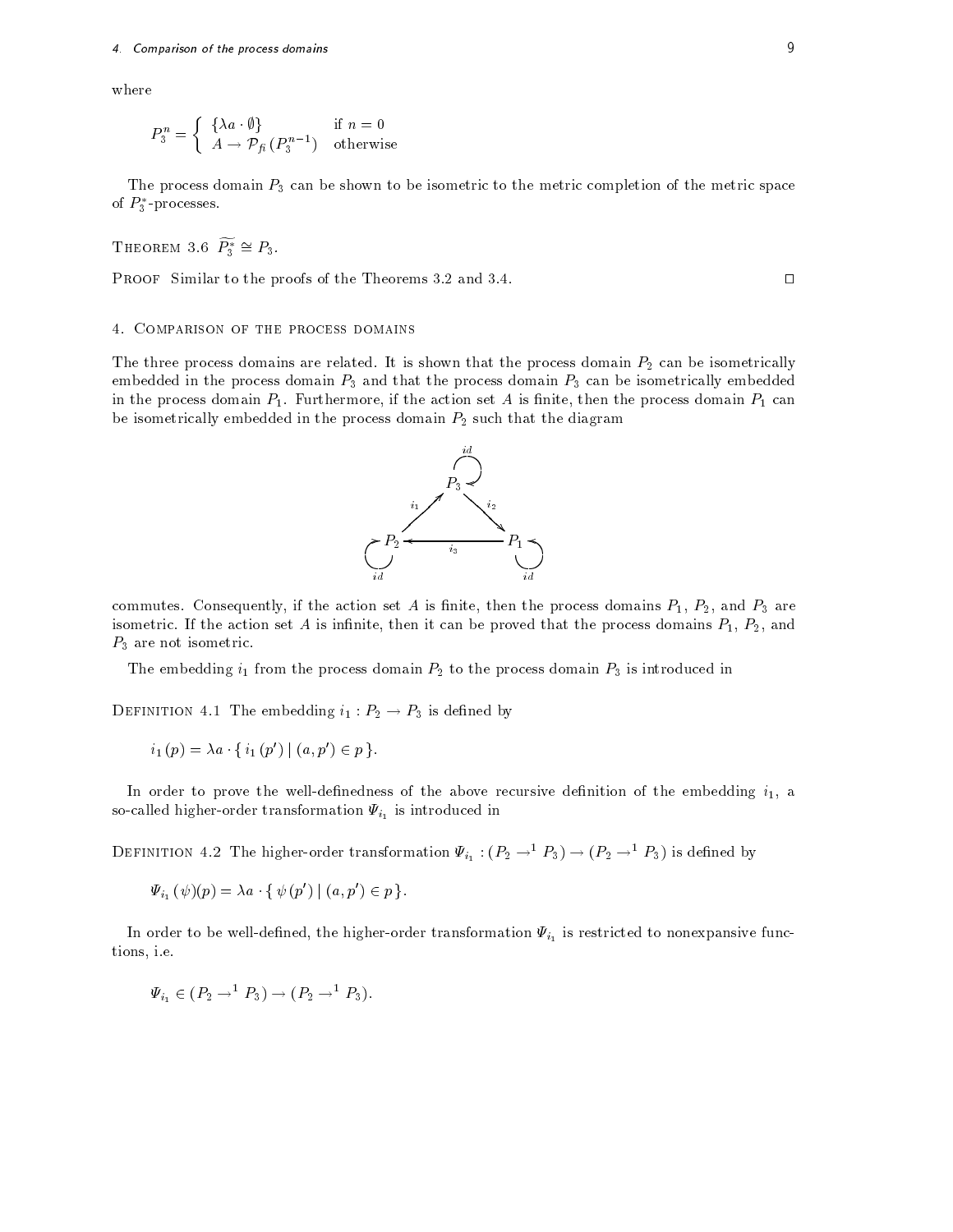(The collection of nonexpansive functions from  $P_2$  to  $P_3$ ,  $P_2 \rightarrow P_3$ , endowed with the restriction of the metric on functions from P-2 is a joint complete metric space  $\{P_{t}^{(n)}\}$  only continuitywhich is implied by nonexpansiveness-by nonexpansiveness-in the well-dened in the well-dened in the higherorder transformation  $\mathcal{L}_{i,j}$  , the problems that the matrix distriction is identified into the embedding  $\mathcal{L}_{i,j}$ in the shown to be shown the shown to be contracted in the internal of the internal contractive  $\frac{1}{2}$  and  $\frac{1}{2}$  are contracted in  $\frac{1}{2}$  domain equation of process domain P is crucial According to Banach theorem (according theorem - ) i  $\tau$  . However the derivative  $\tau$  is the intended embedding internal contribution is the intended embedding intended  $\tau$ 

$$
i_1 = \text{fix}\left(\Psi_{i_1}\right).
$$

Consequently,  $i_1 \in P_2 \to^{\perp} P_3$ . To show that the embedding  $i_1$  is isometric it is left to prove that, for all  $p$  and  $p'$ ,

$$
d(i_1(p), i_1(p')) \geq d(p, p').
$$

This can be demonstrated by fixed point induction using Banach's theorem.

The embedding i- from the process domain P to the process domain P is introduced in

DEFINITION 4.3 The embedding  $i_2: P_3 \to P_1$  is defined by

$$
i_2(p) = \{ (a, i_2(p')) \mid p' \in p(a) \}.
$$

 $A = \begin{bmatrix} 1 & 1 & 1 \ 1 & 1 & 1 \ 1 & 1 & 1 \end{bmatrix}$ 

Assume the action set A is finite. Then the process domain  $P_1$  can be isometrically embedded in the process domain P- The embedding i from the process domain P to the process domain P- is introduced in

DEFINITION 4.4 The embedding  $i_3: P_1 \rightarrow P_2$  is defined by

$$
i_3(p) = \{ (a, i_3(p')) | (a, p') \in p \}.
$$

Also this embedding can be shown to be well-defined by means of a higher-order transformation. In the well-definedness proof of the higher-order transformation the compactness of the process domain P is exploited The process domain P is compact- since the solution of a recursive domain equation built from a compact compact metric spaces eggs and metric action set A endowed with the discrete with the dis metric),  $\mathcal{P}_{cl}$ ,  $\times$ , and  $id_{\perp}$  is a 1-bounded compact metric space as is proved in [BW93].

the embedding in the metal of the shown to be demonstrated that the canonical contribution that the canonical the above diagrams commutes for example, the case of proved that

 $d (i_3 \circ i_2 \circ i_1, id) \leq \frac{1}{2} \cdot d (i_3 \circ i_2 \circ i_1, id)$ -

and hence  $i_3 \circ i_2 \circ i_1 = id$ . As a consequence, the process domains  $P_1$ ,  $P_2$ , and  $P_3$  are isometric.

THEOREM 4.5 If A is finite, then  $P_1 \cong P_2$ ,  $P_2 \cong P_3$ , and  $P_1 \cong P_3$ .

Assume the action set is infinite. More precisely, assume A is equipollent to  $2\uparrow n$ , for some n, where  $2 \uparrow n$  is defined in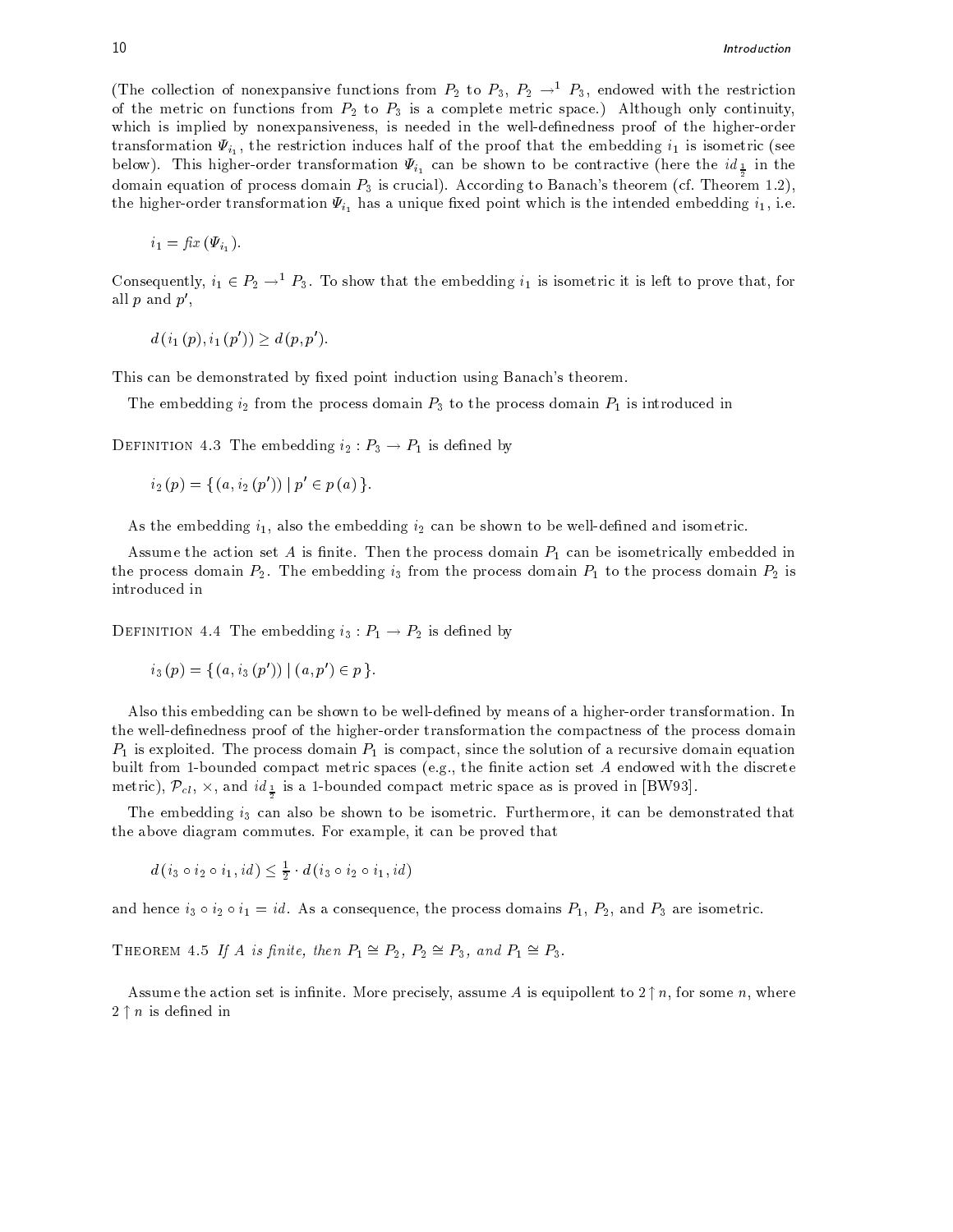DEFINITION 4.6 The sets  $2 \uparrow n$  are defined by

$$
2\uparrow n=\left\{\begin{array}{ll} \mathbb{N} & \text{if } n=0\\ 2^{2\uparrow(n-1)} & \text{otherwise} \end{array}\right.
$$

The set  $2 \uparrow \omega$  is defined by

$$
2\uparrow\omega=\bigcup\nolimits_{n\in\mathbb{N}}2\uparrow n.
$$

The case  $n = 0$ , i.e.  $A \approx \mathbb{N}$ , is considered to be the most interesting case. The case  $n = 1$ , i.e.  $A \approx 2^{\mathbb{N}} \approx \mathbb{R}$ , is also of interest when one considers real-time processes.

THEOREM 4.7 If  $A \approx 2 \uparrow n$ , for some n, then  $P_1 \not\cong P_2$ ,  $P_2 \not\cong P_3$ , and  $P_1 \not\cong P_3$ .

The above theorem can be proved as follows. It can be demonstrated that  $P_1,~P_2,$  and  $P_3$  are are the weight of the spaces is equal to the spaces is equal to the spaces is equal to the spaces. The spaces Since the weight of the metric completion of a space is equal to the weight of the original space- the weight of  $F_1, F_2,$  and  $F_3$  is equal to the cardinality of  $F_1, F_2,$  and  $F_3$  . The weight of a space being smaller than some cardinal number is a topological property. Because the cardinality of  $P_2^*\;(2\restriction n)$  is strictly smaller than the cardinality of  $P_3^*$   $(2 \uparrow (n+1))$  and the cardinality of  $P_3^*$  is strictly smaller than the cardinality of  $P_1^*$   $(2\uparrow \omega),$  it can be concluded that  $P_1^*,$   $P_2^*,$  and  $P_3^*$  are not isometric. From the theorems of the previous section immediately follows that P-4) when P-0 are not isometric to

The process domains can be viewed as labelled transition systems. The bisimulation relations on these labelled transition systems induce bisimulation relations on the process domains The process are in the proved to be strongly extensional-like the largest bisimilarity the strongly strongly the strongly coincides with equality

The process domain  $P_1$  is turned into a labelled transition system of which the configurations are r i harriers are are actions-the transitions) which is denominated are contract to distinct the signal contract

 $p \rightarrow p'$  if and only if  $(a, p') \in p$ .

Bisimilarity on the process domain  $P_1$  coincides with equality as is shown in

theorem is the strongly extension and the strongly extension of the strongly strongly and strongly and strongly strongly and strongly and strongly strongly and strongly strongly strongly strongly strongly strongly strongly

**PROOF** See Theorem 1 of [GR89].

a similar result is proved for the proved for the process domain P-  $\mu$  and  $\mu$ 

Theorem P- is strongly extensional

**PROOF** See [Rut92].

The process domain  $P_3$  is turned into a labelled transition system of which the configurations are Pprocesses- the labels are actions- and the transition relation is dened by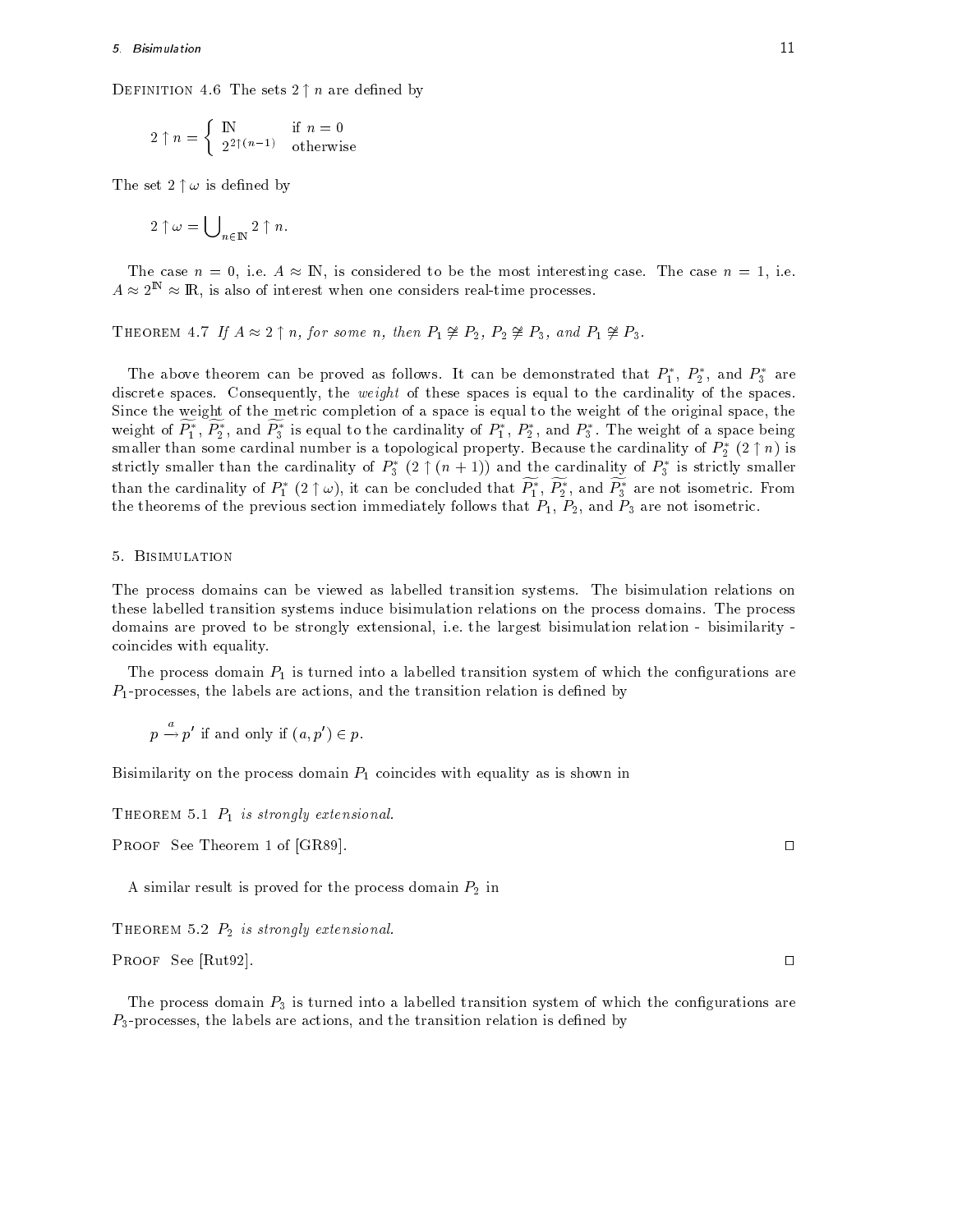$p \rightarrow p'$  if and only if  $p' \in p(a)$ .

Also the process domain  $P_3$  can be shown to be strongly extensional.

Theorem P is strongly extensional

**PROOF** Similar to the proofs of the Theorems 5.1 and 5.2.

# 6. SEQUENTIAL COMPOSITION

Some complications arising in the definition of the sequential composition of  $P_1$ -processes are pinpointed Furthermore- it is shown that these complications do not arise in the denition of the sequential composition of  $P_3$ -processes.

In Denition of BM - the sequential components is deep continuous in processes in distance of  $\mu$ 

DEFINITION 6.1 The operator :  $P_1 \times P_1 \rightarrow P_1$  is defined by

$$
p \mathbin{;} p' = \left\{ \begin{array}{lr} p' & \text{if } p = \emptyset \\ \left\{ \left( a, p'' \mathbin{;} p' \right) \mid \left( a, p'' \right) \in p \right\} & \text{otherwise} \end{array} \right.
$$

This definition coincides with the operational definition of the sequential composition. (Note that processes can be seen as labelled transition systems However, well the above denition is not well as the see as Warmerdam ([War90]) showed (cf. Appendix A).

also in Denition dial composition of Party is denoted the sequential composition of Party and the sequential c

DEFINITION 0.2 FOR a nifte process  $p, p, p$  is defined as in Definition 0.1, and for an infinite process  $p$ ,

 $p$ ;  $p = \lim_{n} (p[n]; p)$ 

where  $p[n]$  denotes the truncation of process p at depth n.

This denition is welldened However- the above denition does not coincide with the operational definition of the sequential composition (cf. Appendix  $A$ ).

For Pprocesses- the sequential composition is dened in

DEFINITION 6.3 The operator :  $P_3 \times P_3 \rightarrow P_3$  is defined by ses, the sequential composition is defined in<br>
The operator ; :  $P_3 \times P_3 \rightarrow P_3$  is defined by<br>  $p'$  if  $p = \lambda a \cdot \emptyset$ 

NITION 6.3 The operator ; : 
$$
P_3 \times P_3 \rightarrow P_3
$$
 is defined  
\n $p; p' = \begin{cases} p' & \text{if } p = \lambda a \cdot \emptyset \\ \lambda a \cdot \{p''; p' \mid p'' \in p(a)\} & \text{otherwise} \end{cases}$ 

The well-definedness of the above definition of the sequential composition can be proved along the lines of the well-definedness proof of the embedding  $i_1$  in the fourth section of this paper.

Also in the denitions of the operators parallel composition- trace set- and fairication on P processes similar complications arise change processes are are applications do not arise complications do not a in the denimitions of the operators on Ppperators (in processe), the case processes of a decomposition  $\alpha$ rise to these complications (and process)) receivering minimizes processes domain and p-p-p-p-p-p-p-p-p-p-p-pnot allow an elementary modelling of image finite language constructions like random assignment (cf.  $|Bre94|$ ).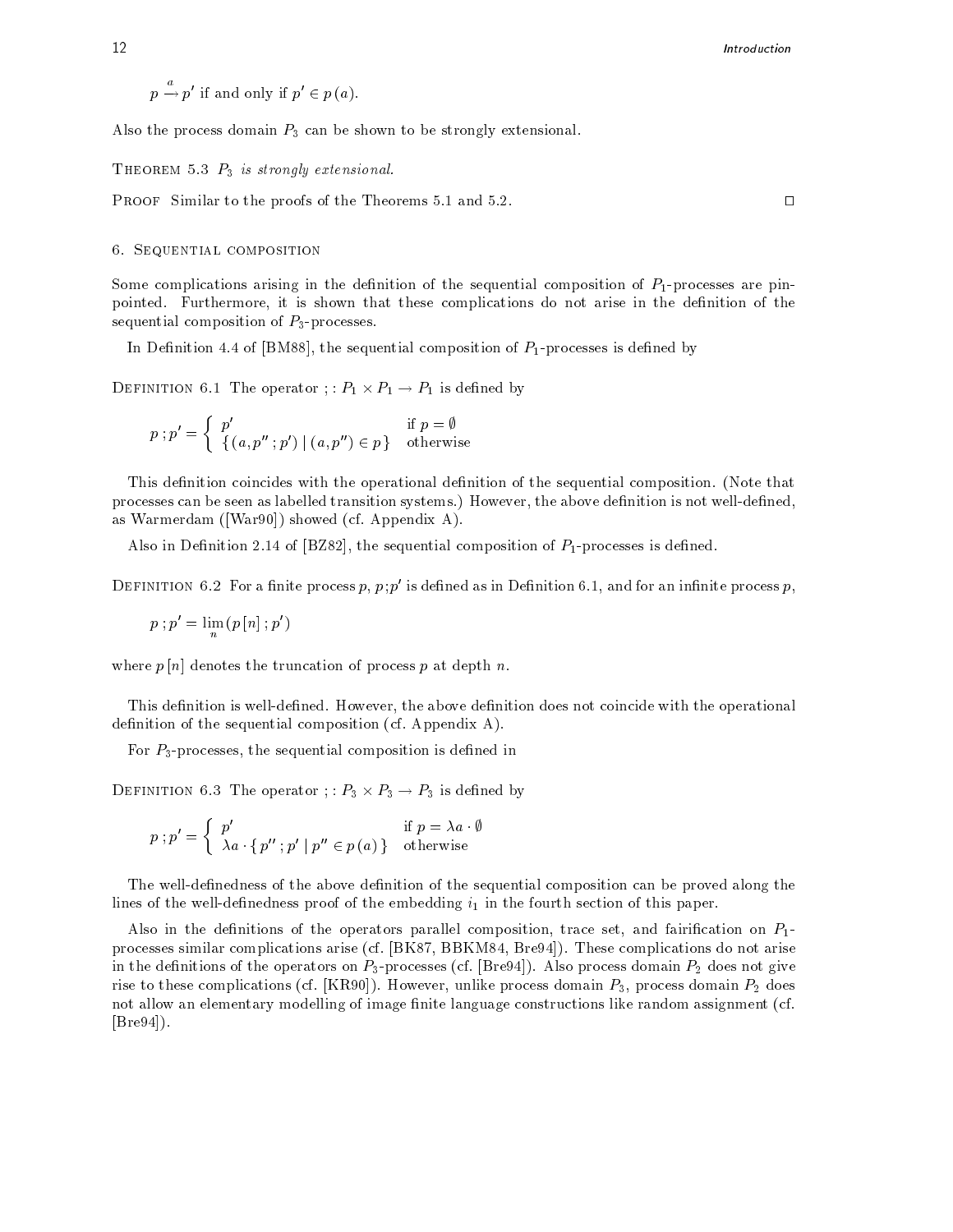### Concluding remarks

In this concluding section- some related work is discussed and some points for further research are mentioned The fourth process domain  $P_4$  defined by the recursive domain equation  $P_4 \cong A \to \mathcal{P}_{cl}(\mathit{id}_{\frac{1}{2}}(P_4))$  is<br>A fourth process domain  $P_4$  defined by the recursive domain equation  $P_4 \cong A \to \mathcal{P}_{cl}(\mathit{id}_{\frac{1}{2}}(P_4))$ 

considered in [Bre94]. The process domain  $P_4$  can be shown to be isometric to the process domain  $P_1$ (independent of the size of the action set  $A$ ).

an alternative metric process domains is introduced by Golson and Rounds in Grocery and Rounds in Grocery processes are Milner's rigid synchronization trees endowed with a pseudometric. The pseudometric is induced by the  $(\text{strong})$  behavioural equivalence relation introduced in  $[Mil80]$ . This behavioural equivalence relation and the bisimilarity equivalence relation considered in Section 5 do not coincide (cf. [Mil90]). Golson and Rounds show that their process domain is isometric to the process domain P in case the action set is nite or countably innite for the countably innite case- the power set construction used in the domain equation defining  $P_1$  should be restricted to the collection of countable subsets

In Ole - Oles denes a denotational semantics for a nonuniform language with the socalled angelic choice operator. The mathematical domain of this denotational semantics is defined as the solution of a recursive domain equation over bounded complete directed sets For a uniform language with the conventional choice operator- the mathematical domain dened by the recursive domain equation In [Ole87], Oles defines a denotational semantics for a nonuniform language with the so-called angelic<br>choice operator. The mathematical domain of this denotational semantics is defined as the solution<br>of a recursive doma the domain equation for process domain  $P_3$ .

some to possible further research are the study of the process domains P-11 - 21 with F-11 with the actions in set endowed with an arbitrary complete metric instead of the discrete metric- and process domains corresponding to general- nitely branching- and image nite processes for complete partial orders and non-well-founded sets.

# **ACKNOWLEDGEMENTS**

the author would like to thank Jaco de Bakker-Jacob discussion, which is the view of the Vries for several dis sions and their comments on a preliminary version of this paper Furthermore- the author is grateful to Marcello Bonsangue- Frank Oles- Daniele Turi- and Erik de Vink for discussion

# **REFERENCES**

- , and provided to be and June 1988, the process of the process of the semantics of the contraction of the contract of  $\alpha$  is a parallel obtained Language Information and Computation and Computation-November
- [Abr91] S. Abramsky. A Domain Equation for Bisimulation. Information and Computation. - June
- [Acz88] P. Aczel. Non-Well-Founded Sets. Number 14 in CSLI Lecture Notes. Centre for the Study of Languages and Information-Information-Information-Information-Information-Information-Information-Informatio
- [AR89] P. America and J.J.M.M. Rutten. Solving Reflexive Domain Equations in a Category  $\blacksquare$  -  $\blacksquare$  -  $\blacksquare$  -  $\blacksquare$  -  $\blacksquare$  -  $\blacksquare$  -  $\blacksquare$  -  $\blacksquare$  -  $\blacksquare$  -  $\blacksquare$  -  $\blacksquare$  -  $\blacksquare$  -  $\blacksquare$  -  $\blacksquare$  -  $\blacksquare$  -  $\blacksquare$  -  $\blacksquare$  -  $\blacksquare$  -  $\blacksquare$  -  $\blacksquare$  -  $\blacksquare$  -  $\blacksquare$  -  $\blacksquare$  -  $\blacksquare$  -  $\blacksquare$ December 1989.
- [AR92] P. America and J.J.M.M. Rutten. A Layered Semantics for a Parallel Object-Oriented Language Formal Aspects of Computing- -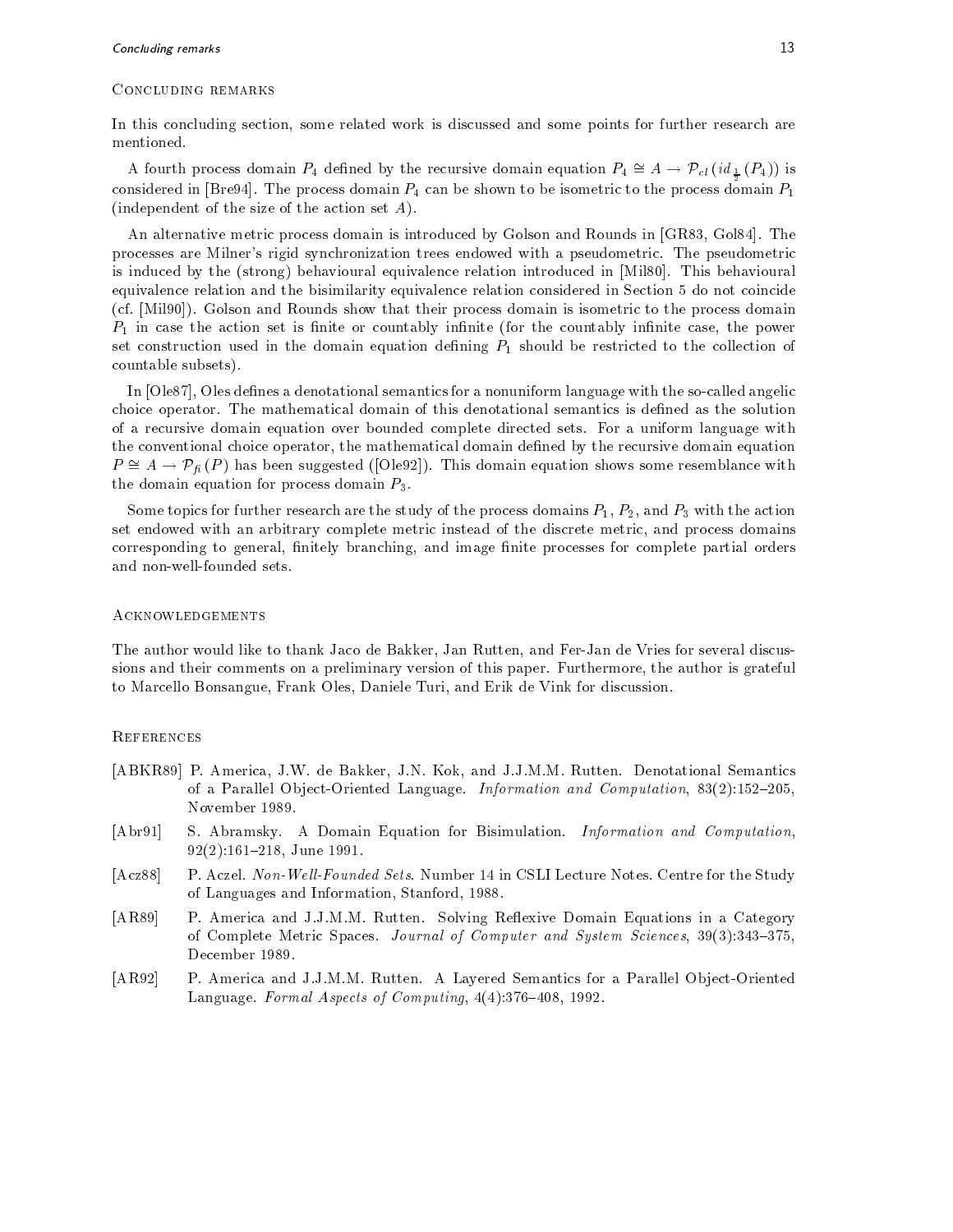- [Ban22] S. Banach. Sur les Opérations dans les Ensembles Abstraits et leurs Applications aux equations and exchange fundamental mathematically press fundamental mathematical
- BBKM JW de Bakker- JA Bergstra- JW Klop- and JJCh Meyer Linear Time and Branch ing Time Semantics for Recursion with Merge Theoretical Computer Science- ---------
- $[BK87]$ J.A. Bergstra and J.W. Klop. A Convergence Theorem in Process Algebra. Report CSred in the contract of the contract of the contract of the contract of the contract of the contract of the contract of the contract of the contract of the contract of the contract of the contract of the contract of the con
- present and the Bakker and Julian Semantics for Concerning the Concerning of Alberta Bit-Julian Semantics for 1988.
- , and June 1988, and June 2002, and June 2002, and June 2002, and June 2002, and June 2003, and June 2003, and selected papers of the Amsterdam Concurrency Group World Scientific-Ampters Scientific-Concert World Scientic
- Bre F van Breugel Topological Models in Comparative Semantics PhD thesis- Vrije Univer siteit, comme the moment, which we have presented and the second state of the second state of the second state
- [BW93] F. van Breugel and J.H.A. Warmerdam. Solving Recursive Domain Equations in a Category of Compact Metric Spaces Compact Metric Spaces Compact Metric Spaces Compact Spaces Compact Metric Spaces Comp
- [BZ82] J.W. de Bakker and J.I. Zucker. Processes and the Denotational Semantics of Concurrency. - Information and Control of Landscheller and Control-Control-Control-Control-Control-Control-Control-Control-
- [BZ83] J.W. de Bakker and J.I. Zucker. Compactness in Semantics for Merge and Fair Merge. In E Clarke and D Kozen- editors- Proceedings of th Workshop on Logics of Programsvolume of Lecture Notes in Computer Science- pages - Pittsburgh- June  Springer-Verlag.
- $\mathbb R$  R Engels General Topology-Series in Pure Mathematics Helders in Pure Mathematics Helders Helders Helders Helders Helders Helders Helders Helders Helders Helders Helders Helders Helders Helders Helders Helders Helde mann Verlag- Berlin- revised and completed edition-
- [Gla90] R.J. van Glabbeek. The Linear Time Branching Time Spectrum. In J.C.M. Baeten and JW Klop- editors- Proceedings of CONCUR - volume of Lecture Notes in Computer en andere verlag van die deur die deur die deur die deur die deur die deur die deur die deur die deur die deur
- [Gla93] R.J. van Glabbeek. The Linear Time Branching Time Spectrum II. To appear in Proceedings of CONCUR - Hildesheim- August
- [Gol84] W.G. Golson. *Denotational Models based on Synchronous Communicating Processes*. PhD thesis- and arbor- and michigan- and arbor- and are an arbor-
- [GR83] W.G. Golson and W.C. Rounds. Connections between Two Theories of Concurrency: Metric Spaces and Synchronization Trees Information and Control- - $May/June$  1983.
- [GR89] R.J. van Glabbeek and J.J.M.M. Rutten. The Processes of De Bakker and Zucker represent Bisimulation Equivalence Classes In JW de Bakker  jaar semantiek- pages CWI- Amsterdam- April
- [KR90] J.N. Kok and J.J.M.M. Rutten. Contractions in Comparing Concurrency Semantics. Theoretical Computer Science- -
- $\mathbf 1$  and  $\mathbf 2$  calculus of  $\mathbf 2$  calculus of  $\mathbf 2$  and  $\mathbf 2$  and  $\mathbf 2$  and  $\mathbf 2$  and  $\mathbf 2$  and  $\mathbf 2$  and  $\mathbf 2$  and  $\mathbf 2$  and  $\mathbf 2$  and  $\mathbf 2$  and  $\mathbf 2$  and  $\mathbf 2$  and  $\mathbf 2$  and  $\mathbf 2$  and Science Springer Verlag-Verlag-Verlag-Verlag-Verlag-Verlag-Verlag-Verlag-Verlag-Verlag-Verlag-Verlag-Verlag-Ve
- [Mil90] R. Milner. Operational and Algebraic Semantics of Concurrent Processes. In J. van Leeuwen- editor- Handbook of Theoretical Computer Science- volume B Formal Models and semantics-, chapter of pages parts and and more allows, and completely community that are allowed 1990.
- [MM79] G. Milne and R. Milner. Concurrent Processes and Their Syntax. Journal of the ACM,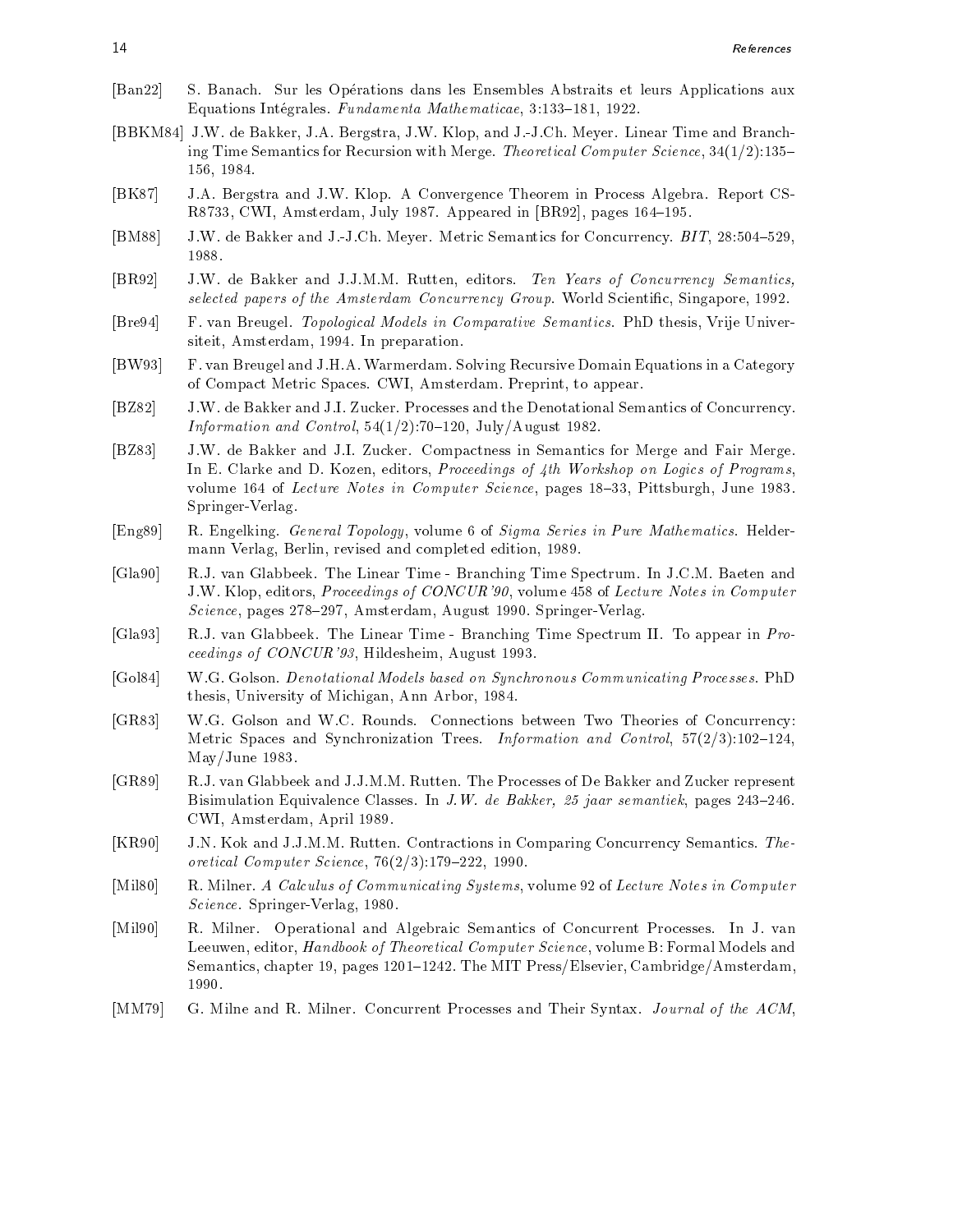- April  

- $[Ole87]$ F.J. Oles. Semantics for Concurrency without Powerdomains. In *Proceedings of the 14th* Annual ACM Symposium on Principles of Programming Languages- pages - Mu nich-January (1986). The contract of the contract of the contract of the contract of the contract of the contract of the contract of the contract of the contract of the contract of the contract of the contract of the contr
- , prime, the communication of the communication of the communication of the communication of the communication
- , proceed and a proceed of the Deutsch-Automatic Section In Processing and Automatic Section 2014, and a proceed ings if the Giconference on Theoretical Computer Science, Internet Theoretical Computer Sciencein computer structly pages con computerements accessive controller incomputer the springer
- [Plo81] G.D. Plotkin. A Structural Approach to Operational Semantics. Report DAIMI FN-19, Aarhus University- Aarhus- September
- [Rut92] J.J.M.M. Rutten. Processes as Terms: Non-Well-Founded Models for Bisimulation. Mathematical Structures in Computer Science- - September
- [RZ92] J.J.M.M. Rutten and J.I. Zucker. A Semantic Approach to Fairness. Fundamenta Informaticae- - January
- War
 JHA Warmerdam- November 
 Personal communication

A. WARMERDAM'S COUNTEREXAMPLE

Warmerdam ( $[War90]$ ) showed that the sequential composition of  $P_1$ -processes as defined in Definition  $4.4$  of  $[BMS8]$  (cf. Definition 6.1) is not well-defined by proving that the set

 $\{(a, p''; p') | (a, p'') \in p\}$ 

is in general not closed Here- Warmerdams counterexample is presented Furthermore- this coun terexample is used to illustrate that the sequential composition as defined in Definition  $2.14$  of  $[2Z82]$ (cf. Definition  $6.2$ ) does not correspond to the operational definition of the sequential composition.

Let  $P_1$ -process p be defined by

$$
p = \{ (a, p_n) \mid n \in \mathbb{N} \}
$$

where

$$
p_n = \{b^n, (a_0, \emptyset), \ldots, (a_{n-1}, \emptyset), (a_n, \{(c, \emptyset)\}), (a_{n+1}, \emptyset), \ldots\}
$$

and

$$
b^n = \begin{cases} (b, \emptyset) & \text{if } n = 0\\ (b, \{b^{n-1}\}) & \text{otherwise} \end{cases}
$$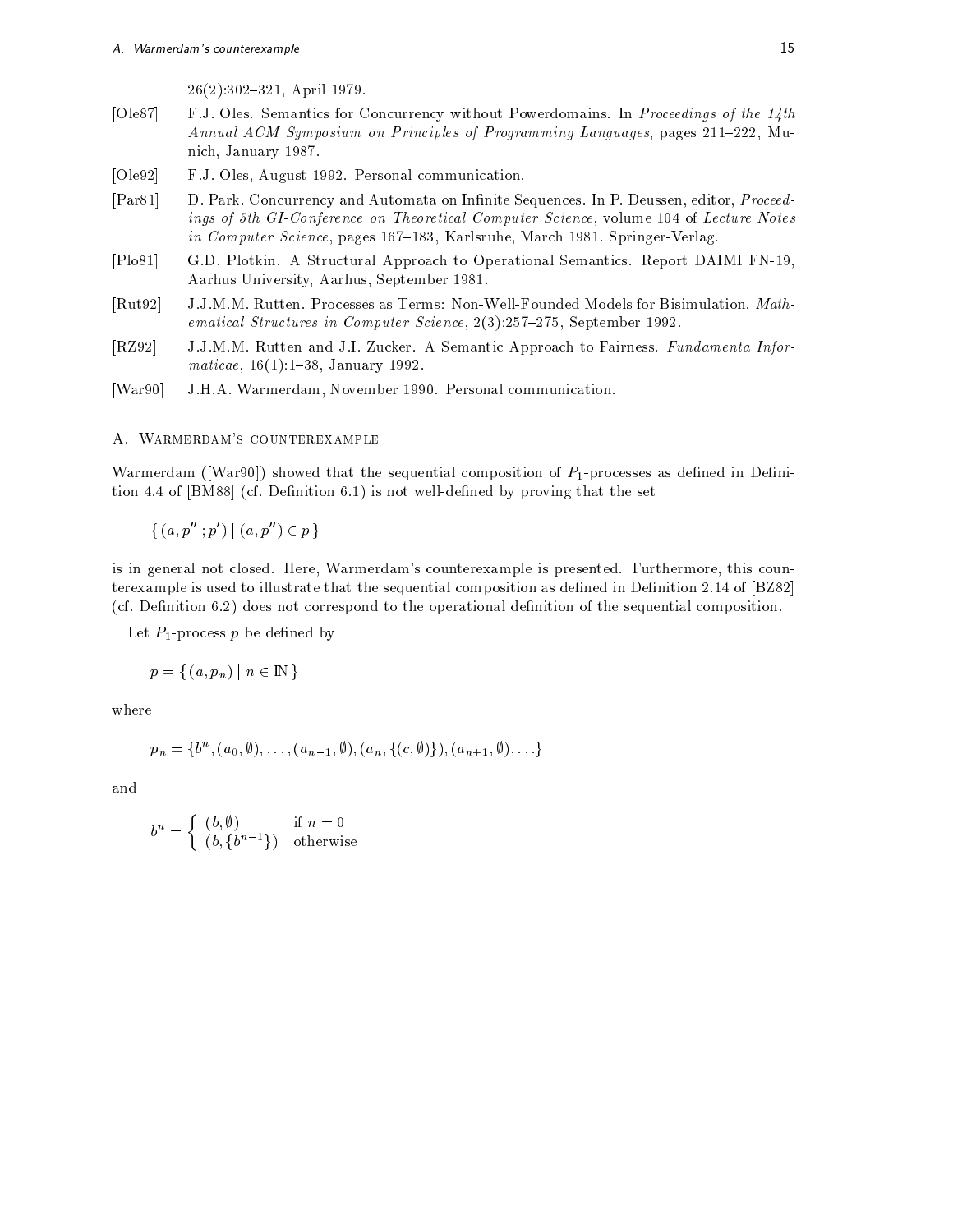# This  $P_1$ -process p is depicted by



Let  $P_1$ -process  $p'$  be defined by

$$
p' = \{\lim_{n} c^{n}\}.
$$

This  $P_1$ -process  $p'$  is depicted by

According to Denition of the set  $\mathcal{A}$  and  $\mathcal{A}$  are sequently component components to the PT  $\mathcal{A}$ processes  $p$  and  $p'$  is defined by

. .

. communication of the communication of the communication of the communication of

$$
p\mathbin{;} p'=\{\, (a,p''_n)\mid n\in{\rm I\!N}\,\}
$$

where

$$
p_n''=\{b^n~;p', (a_0,p'), (a_1,p'), \ldots\}
$$

and

$$
b^n : p' = \begin{cases} (b, p') & \text{if } n = 0\\ (b, \{b^{n-1} : p'\}) & \text{otherwise} \end{cases}
$$